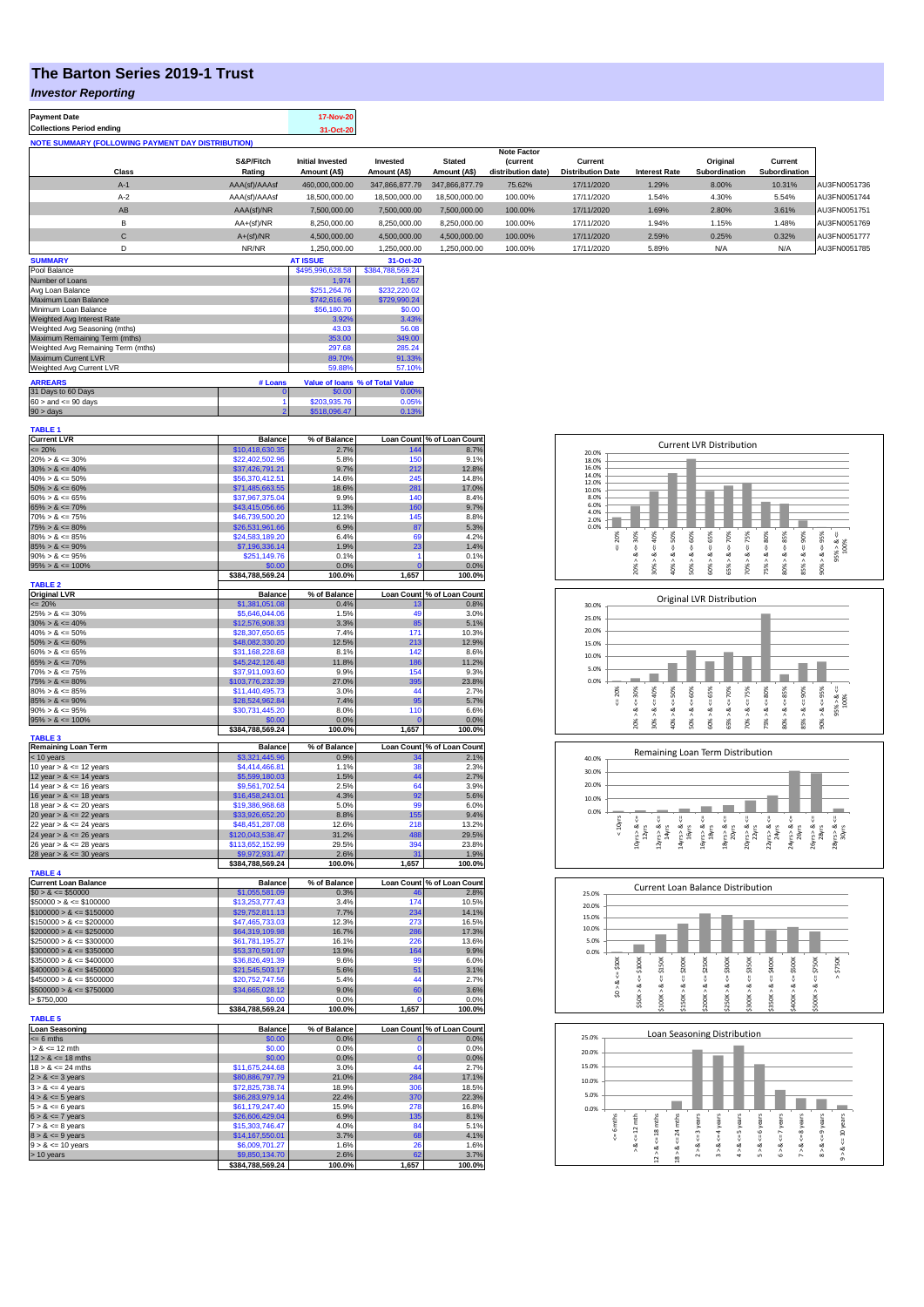## **The Barton Series 2019-1 Trust**

## *Investor Reporting*

| <b>Payment Date</b>                                                  | 17-Nov-20                           |                          |                                 |                                     |
|----------------------------------------------------------------------|-------------------------------------|--------------------------|---------------------------------|-------------------------------------|
| <b>Collections Period ending</b>                                     | 31-Oct-20                           |                          |                                 |                                     |
| TABLE <sub>6</sub>                                                   |                                     |                          |                                 |                                     |
| Postcode Concentration (top 10 by value)                             | <b>Balance</b>                      | % of Balance             | <b>Loan Count</b>               | % of Loan Count                     |
| 2611<br>2914                                                         | \$7,756,607.83<br>\$7,472,248.66    | 2.0%<br>1.9%             | 25<br>24                        | 1.5%<br>1.4%                        |
| 2615                                                                 | \$6,815,556.19                      | 1.8%                     | 30                              | 1.8%                                |
| 5114                                                                 | \$6,016,319.37                      | 1.6%                     | 29                              | 1.8%                                |
| 5162                                                                 | \$5,745,406.41                      | 1.5%                     | 32                              | 1.9%                                |
| 2620                                                                 | \$5,428,591.45                      | 1.4%                     | 21                              | 1.3%                                |
| 2617<br>2905                                                         | \$4,935,027.31<br>\$4,911,074.09    | 1.3%<br>1.3%             | 19<br>20                        | 1.1%<br>1.2%                        |
| 5108                                                                 | \$4,753,905.34                      | 1.2%                     | 31                              | 1.9%                                |
| 2650                                                                 | \$4,561,400.12                      | 1.2%                     | 23                              | 1.4%                                |
| <b>TABLE 7</b>                                                       |                                     |                          |                                 |                                     |
| <b>Geographic Distribution</b>                                       | <b>Balance</b>                      | % of Balance             |                                 | Loan Count % of Loan Count          |
| <b>Australian Capital Territory</b>                                  | \$68,653,239.27                     | 17.8%                    | 270                             | 16.3%                               |
| New South Wales                                                      | \$54,904,938.54                     | 14.3%                    | 225                             | 13.6%                               |
| Northern Territory<br>Queensland                                     | \$1,018,252.42<br>\$4,766,580.95    | 0.3%<br>1.2%             | з<br>18                         | 0.2%<br>1.1%                        |
| South Australia                                                      | \$166.108.289.01                    | 43.2%                    | 816                             | 49.2%                               |
| Tasmania                                                             | \$818,599.15                        | 0.2%                     | 4                               | 0.2%                                |
| Victoria                                                             | \$20,643,197.13                     | 5.4%                     | 66                              | 4.0%                                |
| Western Australia                                                    | \$67,875,472.77                     | 17.6%                    | 255                             | 15.4%                               |
| <b>TABLE 8</b>                                                       | \$384,788,569.24                    | 100.0%                   | 1,657                           | 100.0%                              |
| Metro/Non-Metro/Inner-City                                           | <b>Balance</b>                      | % of Balance             |                                 | Loan Count % of Loan Count          |
| Metro                                                                | \$298,166,045.35                    | 77.5%                    | 1265                            | 76.3%                               |
| Non-metro                                                            | \$82,681,918.70                     | 21.5%                    | 377                             | 22.8%                               |
| Inner city                                                           | \$3,940,605.19<br>\$384,788,569.24  | 1.0%<br>100.0%           | 15<br>1,657                     | 0.9%<br>100.0%                      |
| <b>TABLE 9</b>                                                       |                                     |                          |                                 |                                     |
| <b>Property Type</b>                                                 | <b>Balance</b>                      | % of Balance             |                                 | Loan Count % of Loan Count          |
| <b>Residential House</b><br><b>Residential Unit</b>                  | \$350,204,284.77<br>\$31,604,332.34 | 91.0%<br>8.2%            | 1497<br>146                     | 90.3%<br>8.8%                       |
| Rural                                                                | \$0.00                              | 0.0%                     | $\bf{0}$                        | 0.0%                                |
| Semi-Rural                                                           | \$0.00                              | 0.0%                     | 0                               | 0.0%                                |
| <b>High Density</b>                                                  | \$2,979,952.13                      | 0.8%                     | 14                              | 0.8%                                |
| TABLE 10                                                             | \$384,788,569.24                    | 100.0%                   | 1,657                           | 100.0%                              |
| <b>Occupancy Type</b>                                                | <b>Balance</b>                      | % of Balance             |                                 | Loan Count % of Loan Count          |
| Owner Occupied                                                       | \$339,101,008.06                    | 88.1%                    | 446                             | 87.3%                               |
| Investment                                                           | \$45,687,561.18                     | 11.9%                    | 211                             | 12.7%                               |
| TABLE 11                                                             | \$384,788,569.24                    | 100.0%                   | 1,657                           | 100.0%                              |
| <b>Employment Type Distribution</b>                                  | <b>Balance</b>                      | % of Balance             | <b>Loan Count</b>               | % of Loan Count                     |
| Contractor                                                           | \$4,696,648.21                      | 1.2%                     | 16                              | 1.0%                                |
| Pay-as-you-earn employee (casual)                                    | \$13,841,387.29                     | 3.6%                     | 68                              | 4.1%                                |
| Pay-as-you-earn employee (full time)                                 | \$285,893,049.55<br>\$34,212,399.42 | 74.3%<br>8.9%            | 1193                            | 72.0%<br>9.5%                       |
| Pay-as-you-earn employee (part time)<br>Self employed                | \$26,581,418.19                     | 6.9%                     | 157<br>109                      | 6.6%                                |
| No data                                                              | \$19,563,666.58                     | 5.1%                     | 114                             | 6.9%                                |
| <b>Director</b>                                                      | \$0.00                              | 0.0%                     | $\mathbf 0$                     | 0.0%                                |
|                                                                      | \$384,788,569.24                    | 100.0%                   | 1,657                           | 100.0%                              |
| <b>TABLE 12</b><br><b>LMI Provider</b>                               | <b>Balance</b>                      | % of Balance             |                                 | Loan Count % of Loan Count          |
| QBE                                                                  | \$358,447,600.68                    | 93.2%                    | 1559                            | 94.1%                               |
| Genworth                                                             | \$26,340,968.56                     | 6.8%                     | 98                              | 5.9%                                |
| <b>TABLE 13</b>                                                      | \$384,788,569.24                    | 100.0%                   | 1,657                           | 100.0%                              |
| Arrears                                                              | <b>Balance</b>                      | % of Balance             |                                 | Loan Count % of Loan Count          |
| <= 0 days                                                            | \$380,156,532.74                    | 98.8%                    | 1638                            | 98.9%                               |
| $0 >$ and $\leq$ 30 days                                             | \$3,910,004.27                      | 1.0%                     | 16                              | 1.0%                                |
| $30 >$ and $\leq 60$ days                                            | \$0.00                              | 0.0%                     | $\bf{0}$<br>1                   | 0.0%                                |
| $60 >$ and $\leq 90$ days<br>$90 > \text{days}$                      | \$203,935.76<br>\$518,096.47        | 0.1%<br>0.1%             | 2                               | 0.1%<br>0.1%                        |
|                                                                      | \$384,788,569.24                    | 100.0%                   | 1,657                           | 100.0%                              |
| TABLE 14                                                             |                                     |                          |                                 |                                     |
| <b>Interest Rate Type</b><br>Variable                                | <b>Balance</b><br>\$315,652,284.29  | % of Balance<br>82.0%    | 1369                            | Loan Count % of Loan Count<br>82.6% |
| Fixed                                                                | \$69,136,284.95                     | 18.0%                    | 288                             | 17.4%                               |
|                                                                      |                                     |                          |                                 |                                     |
| <b>TABLE 15</b>                                                      |                                     |                          |                                 |                                     |
| <b>Weighted Ave Interest Rate</b><br><b>Fixed Interest Rate</b>      | <b>Balance</b><br>3.49%             | <b>Loan Count</b><br>288 |                                 |                                     |
|                                                                      |                                     |                          |                                 |                                     |
| <b>TABLE 16</b>                                                      |                                     |                          |                                 |                                     |
| COVID-19 Impacted Loan                                               | Impacted (#)                        | Impacted (%)<br>0.30%    | Impacted (\$)<br>\$1,741,883,50 |                                     |
|                                                                      |                                     |                          |                                 |                                     |
| <b>TABLE 16</b>                                                      |                                     |                          |                                 |                                     |
| Foreclosure, Claims and Losses (cumulative)<br>Properties foreclosed | <b>Balance</b>                      | <b>Loan Count</b>        |                                 |                                     |
| Claims submitted to mortgage insurers                                | \$0.00<br>\$0.00                    | $\Omega$                 |                                 |                                     |
| Claims paid by mortgage insurers                                     | \$0.00                              | $\bf{0}$                 |                                 |                                     |
| loss covered by excess spread                                        | \$0.00                              | 0                        |                                 |                                     |
| Amount charged off                                                   | \$0.00                              |                          |                                 |                                     |



17.8%

7.1% Geographic Distribution

14.3%

17.6%

43.2%

■ ACT ■ NSW ■ WA ■ Other

Please note: Stratified data excludes loans where the collateral has been sold and there is an LMI claim pending.